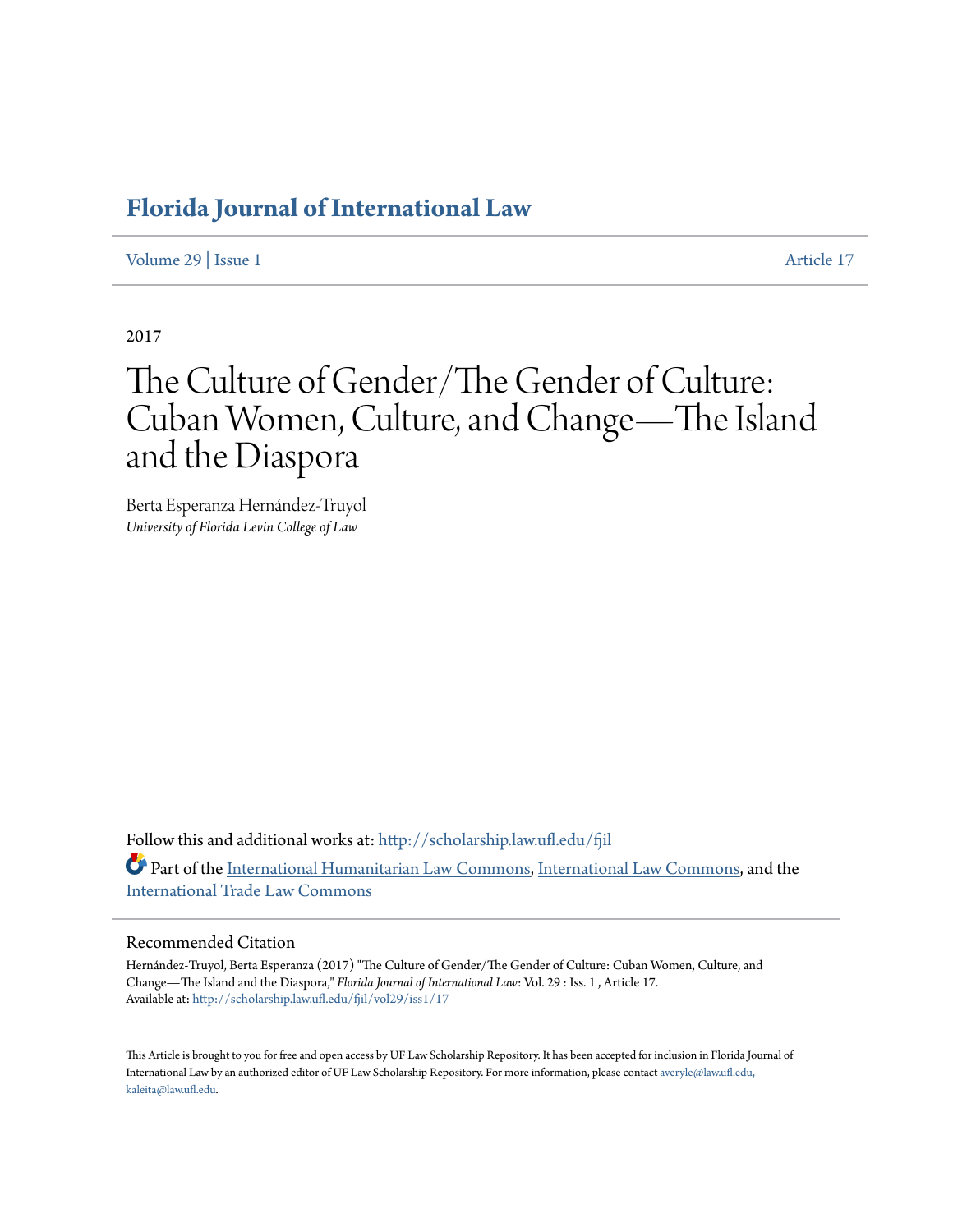### **THE CULTURE OF GENDER/THE GENDER OF CULTURE: CUBAN WOMEN, CULTURE, AND CHANGE—THE ISLAND AND THE DIASPORA\***

*Berta Esperanza Hernández-Truyol\*\**

#### **I. INTRODUCTION**

This essay analyzes the role of the Cuban woman in society—both on the island as well as in the diaspora. The purpose of this essay is to assess whether culture has changed among either (or both) Cuban women on the island after the revolution and those who have emigrated since then. The essay develops this topic in three parts. The first part presents the role of women in society in general and specifically in Latina/o societies. Following, the work addresses the history of Cuba, in order to weave in the record of women's movements and women's organizations on the

1

A version of this article was presented at the University of Havana in May 2016 as a part of the University of Florida's Law and Policy in the Americas' Conference.

<sup>\*\*</sup> Levin, Mabie and Levin Professor of Law at the University of Florida Levin College of Law. I owe much gratitude to the invaluable assistance of Florencia Alejandra Otegui and Taryn Marks for extraordinary editorial work and to Reina Saco ('17) and Sheyla Marimon ('19) for their research assistance. My mother, Dr. Eduvigis Truyol Hernández, graduated from the University of Havana Law School in 1948. Being part of this historic event is particularly significant in that context. Additionally, I would like to thank Dean Laura A. Rosenbury for her support of this conference and my participation. I would also like to extend my gratitude to Dean Martha Milagro Moreno Cruz and Dr. Teresa Delgado Vergara, of the University of Havana Law School, for their warm welcome, their support of the conference and of future exchanges with our university.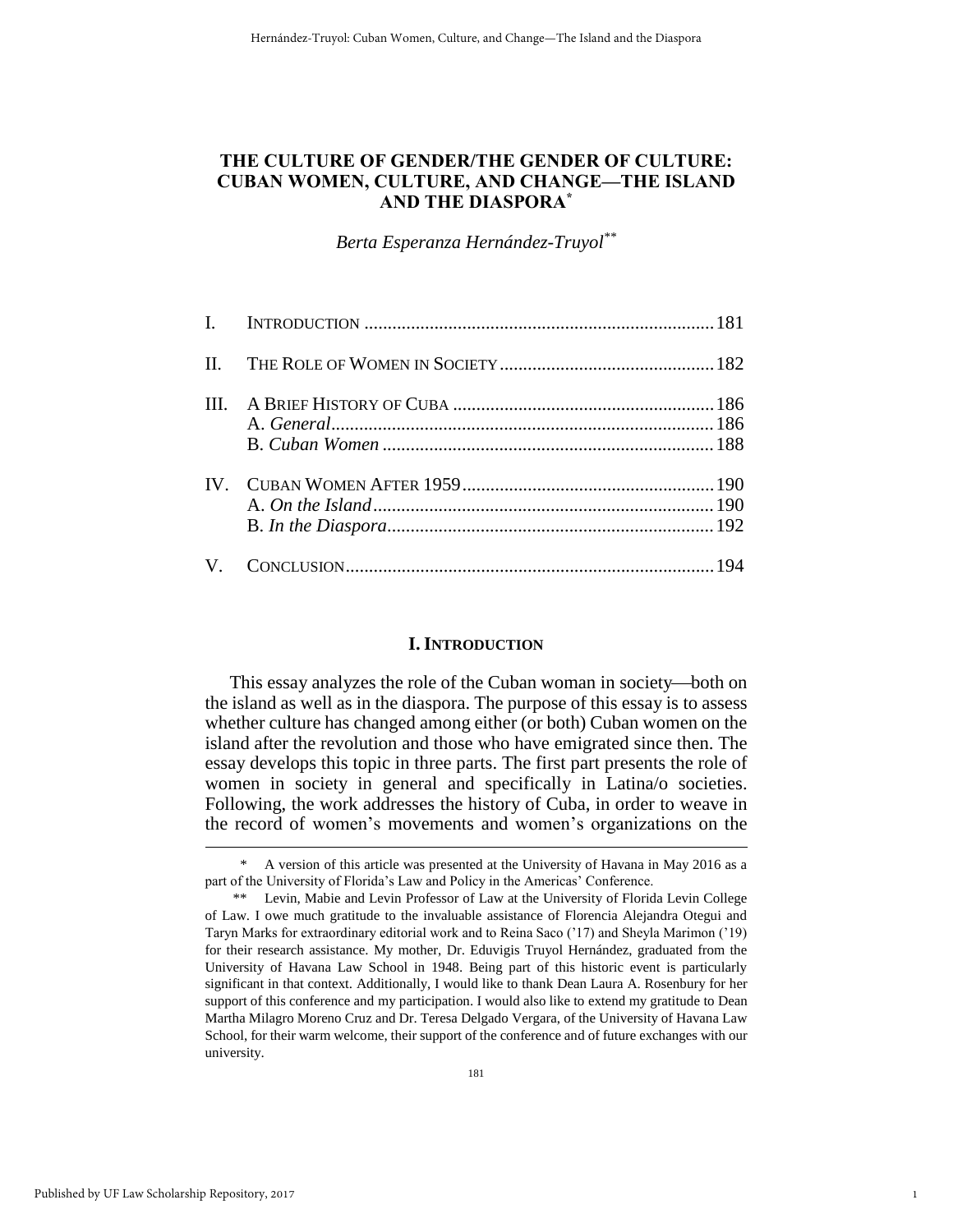island until 1959. As all Cuban women share this history, whether they live on the island or are part of the diaspora, this historical perspective will serve to inform readers of the changes based on gender roles. The third part of the essay focuses on the contemporary status of Cuban women in order to evaluate if there have been any changes with respect to the gender of culture or the culture of gender. This essay concludes that the cultural, gendered role of Cuban women has remained unchanged both on the island and in the diaspora.

#### **II. THE ROLE OF WOMEN IN SOCIETY**

Throughout history and across the globe, the role of women has traditionally been a reproductive one.<sup>1</sup> The woman is the private actor; the man is the public personality. In her private role, the woman is responsible for the family and their home. On the other hand, the man is in charge of the public sector, including the market, society, and the government. Interestingly, although the woman is given the task of preserving, maintaining, and transmitting cultural attitudes, values, and traditions, it is the man who defines the elements of which that culture is composed. However, this dichotomy does not reflect the reality of all women. For example, marginable women—vulnerable women who exist at the margins of society and the economy—have never found themselves solely in the private realm. Within the colonial system, the women assigned to the lowest levels of social stratification—slaves—always worked, and their labor, including reproductive labor, was part of the mercantilization of the person in slavery.<sup>2</sup>

One of the consequences of the reproductive role to which women were relegated is that they have been systematically excluded from economic and social fields—from the sphere of "production."<sup>3</sup> Historically, and still today in many developing countries, women cannot inherit wealth, obtain credit, possess property, enter into contracts, or even have their own bank accounts.<sup>4</sup>

These prohibitions stem from the patriarchal norm that, from its insertion, determined that the traditional domain of the woman is reproduction. This reproductive role includes unremunerated labor like

<sup>1.</sup> *See generally* NANCY FOLBRE, GREED, LUST & GENDER: A HISTORY OF ECONOMIC IDEAS 125-39 (2009).

<sup>2.</sup> *Id.* at 73–75. *See also* Nilüfer Cagatay, *Gender and Poverty* 8 (United Nations Dev. Program, Soc. Dev. & Poverty Elimination Div. Working Paper No. 5, 1998), http:// www.undp.org/content/dam/aplaws/publication/en/publications/poverty-reduction/poverty-webs ite/gender-and-poverty/GenderandPoverty.pdf [https://perma.cc/WH8Q-XZ3U] (noting that "women tend to specialize in unpaid reproductive or caring labour").

<sup>3.</sup> FOLBRE, *supra* note 1, at 127, 136–38.

<sup>4.</sup> Cagatay, *supra* note 2, at 2 nn.2, 3. *See also* FOLBRE, *supra* note 1, at 24.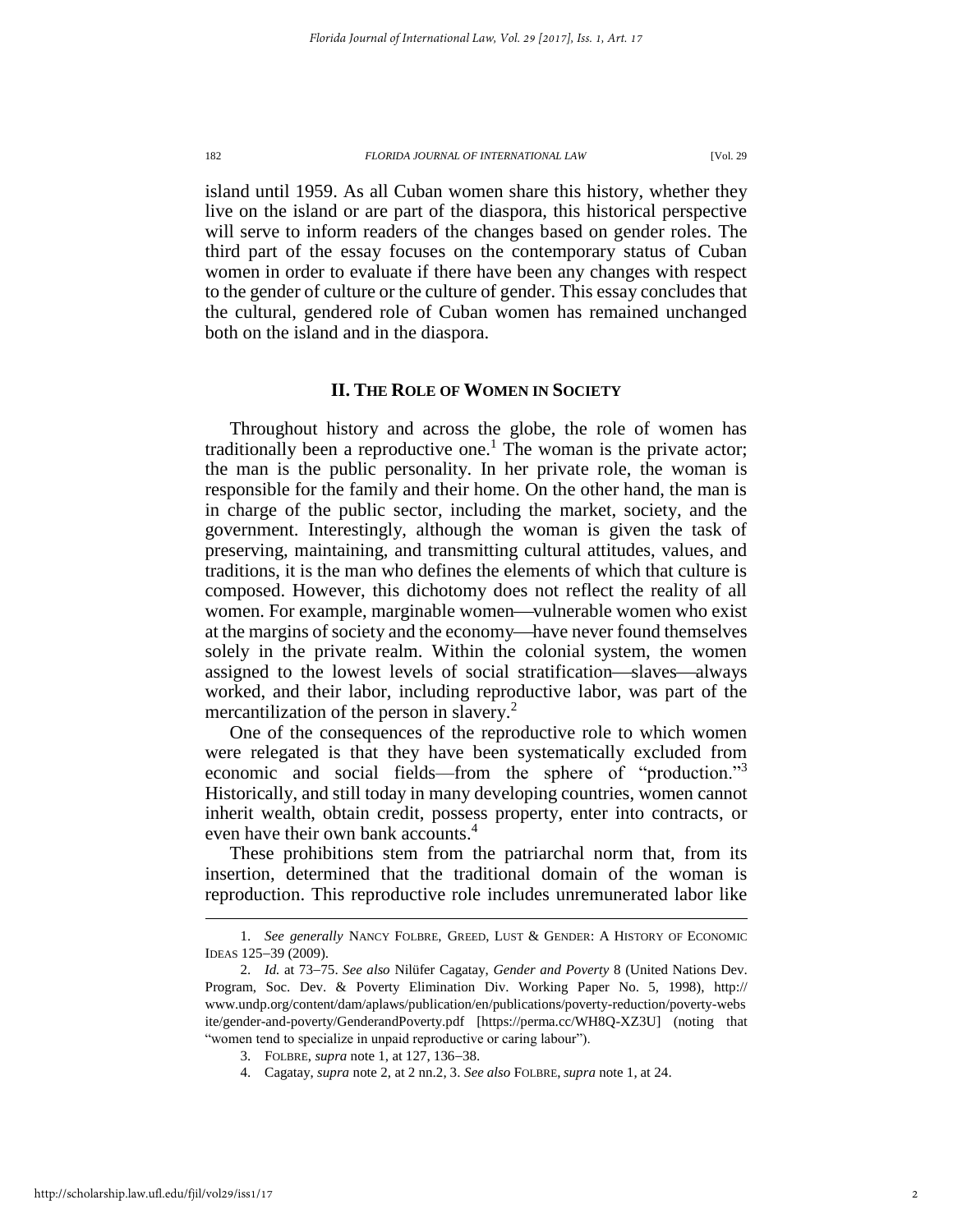cooking, cleaning, and childcare.<sup>5</sup> The social and economic hierarchy resulting from patriarchy places women in a role subordinate to men. In short, throughout history—and perpetuated today through usage of the masculine as representative of humanity in the Spanish language—masculinity is the mold of citizenship. Masculinity is what is valued. Sociologists, philosophers, and lawyers have all identified the masculine as the standard of humanity.

Latina/o culture embraces this paradigm. $<sup>6</sup>$  But before developing this</sup> point, it is important to note that Latina/o culture is neither monolithic nor homogeneous, but rather is comprised of a pan-ethnic group within which exists a hugely diverse population in terms of race, religion, education, and economic standing.<sup>7</sup> The differences are noticeable—from linguistic patterns to stories of migration, from levels of education to economic achievement.<sup>8</sup> Latinas, despite sharing a significant history and culture, do not have a uniform perspective about gender/sex roles or sexuality.<sup>9</sup> However, they do have common cultural factors, many of which converge around the importance of the family and the rigid notions and delineations of the appropriate sexual and gender roles and behavior. $10$ 

Notwithstanding individual differences, certain generalities are pertinent to the development of the culture of gender among Latinas, including Cuban women. As Octavio Paz said in *The Labyrinth of Solitude*, "[i]n a world made in man's image, women are only a reflection of masculine will and desire."<sup>11</sup> Paz continues,

[W]oman is considered an instrument to satisfy man's desires and to achieve the ends assigned by law, society, or morality[,] [g]oals . . . about which she has never been asked to consent and in whose enacting she participates only passively, as a "depository" of

<sup>5.</sup> FOLBRE, *supra* note 1, at 127–38.

<sup>6.</sup> Berta Esperanza Hernández-Truyol, *The Gender Bend: Culture, Sex, and SexualityA LatCritical Human Rights Map of Latina/o Border Crossings*, 83 INDIANA L.J. 1283, 1291 (2008) [hereinafter Hernández-Truyol, *Gender Bend*].

<sup>7.</sup> Berta Esperanza Hernández-Truyol, *Building BridgesLatinas and Latinos at the Crossroads: Realities, Rhetoric and Replacement*, 25 COLUM. HUM. RTS. L. REV. 369, 386-87 (1994) (examining the heterogeneity and pan-ethnicity of the *Latina/o* community).

<sup>8.</sup> *Id.* at 387–93.

<sup>9.</sup> *E.g.*, Oliva M. Espín, *Cultural and Historical Influences on Sexuality in Hispanic/Latin Women: Implications for Psychotherapy*, *in* PLEASURE AND DANGER: EXPLORING FEMALE SEXUALITY 149, 149 (Carole S. Vance ed., 1984) [hereinafter Espín, *Sexuality*] ("Despite shared features of history and culture, attitudes toward sex-roles are extremely diverse among Hispanic women. . . . Consequently, it is very difficult to discuss the sexuality or sexual behavior of Latin women without the danger of making some sweeping generalizations. . . . [However, h]*istorical influences* have left their mark in cultural processes.").

<sup>10.</sup> *Id.* at 152–55.

<sup>11.</sup> OCTAVIO PAZ, EL LABERINTO DE LA SOLEDAD 37-38 (1981) (translation by author).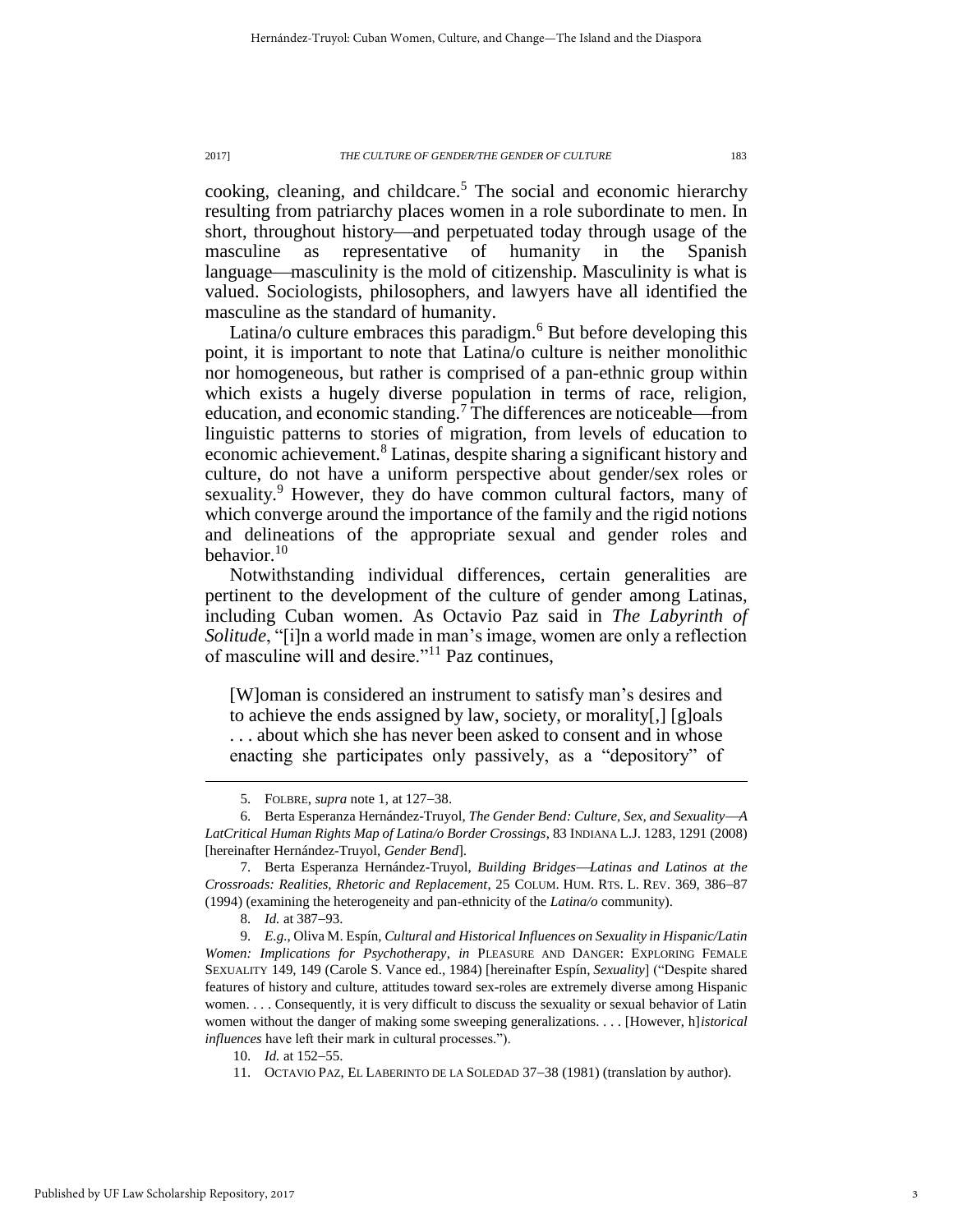certain values. . . . [W]omen transmit or conserve, but they do not create, the values and energies . . . . Femininity is never an end in itself as masculinity is."<sup>12</sup>

Rather, the Latino defines the Latina from his position of superiority in society, the family, and the market, and the state.

Latina/o culture has certain expectations of women.<sup>13</sup> The socialization of Latinas requires not only certain behavior but also that they embrace the appropriate gender role, which is to be feminine, to be good mothers, and to be good wives. The goal of their lives is to marry, to have children, and to serve their families.<sup>14</sup> Even young girls' toys prepare them for adult life: dolls, baby carriages, dollhouses, and kitchen playsets.<sup>15</sup> The identity of Latinas develops in the context of *marianismo*, the image of the ideal woman—the Blessed Virgin Mary.<sup>16</sup> This paradigm features the glorification of Latinas as women who, although strong, sacrifice for their family and abnegate their own desires and necessities. The Latina, in order to be considered a good woman, needs to be tidy and passive; sensitive and sentimental; respectful and deferential to her mother and father as well as to her husband and children.<sup>17</sup>

<span id="page-4-0"></span>As Paz observed, the woman is the depository of cultural values. But it is the man who creates them. As a depository, the woman is responsible for not only maintaining but also transmitting the culture through generations. And the woman, obedient as she is, transmits and makes sure to maintain the same culture which serves to subordinate her.

The counterpart of *marianismo* is *machismo*. <sup>18</sup> This part of the

 $\overline{a}$ 

17. Significantly, eighty-five percent of Latinas consider themselves Catholic, and many hold political and social views that are influenced by religious doctrine. *See* GLORIA BONILLA-SANTIAGO, BREAKING GROUND AND BARRIERS: HISPANIC WOMEN DEVELOPING EFFECTIVE LEADERSHIP 11 (1992). The imagery of the Virgin Mary as the female ideal is firmly rooted in and praised by Latina/o culture. As one author stated, "[s]ome Chicanas are similarly praised as they emulate the sanctified example set by [the Virgin] Mary. The woman par excellence is mother and wife. She is to love and support her husband and to nurture and teach her children. Thus, may she gain fulfillment as a woman." Consuelo Nieto, *The Chicana and the Civil Rights Movement*, CIV. RTS. DIGEST, Spring 1974, at 39.

18. BONILLA-SANTIAGO, *supra* note [17,](#page-4-0) at 11–12; *see also* PIERRETTE HONDAGNEU-SOTELO, GENDERED TRANSITIONS: MEXICAN EXPERIENCES OF IMMIGRATION 9 (1994) ("The

<sup>12.</sup> *Id.* Translation by author.

<sup>13.</sup> Hernández-Truyol, *Gender Bend*, *supra* note 6, at 1291.

<sup>14.</sup> Berta Esperanza Hernández-Truyol, Essay, *Borders (En)Gendered: Normativities, Latinas, and a LatCrit Paradigm, 72 N.Y.U. L. REV. 882, 917–18 (1997).* 

<sup>15.</sup> *Id.*

<sup>16.</sup> *See* Elizabeth M. Iglesias & Francisco Valdes, Afterword, *Religion, Gender, Sexuality, Race and Class in Coalitional Theory: A Critical and Self-Critical Analysis of LatCrit Social Justice Agendas*, 19 CHICANO-LATINO L. REV. 503, 513 n.17, 519 (1998) (citing myriad sources in support of Latina/o religiosity).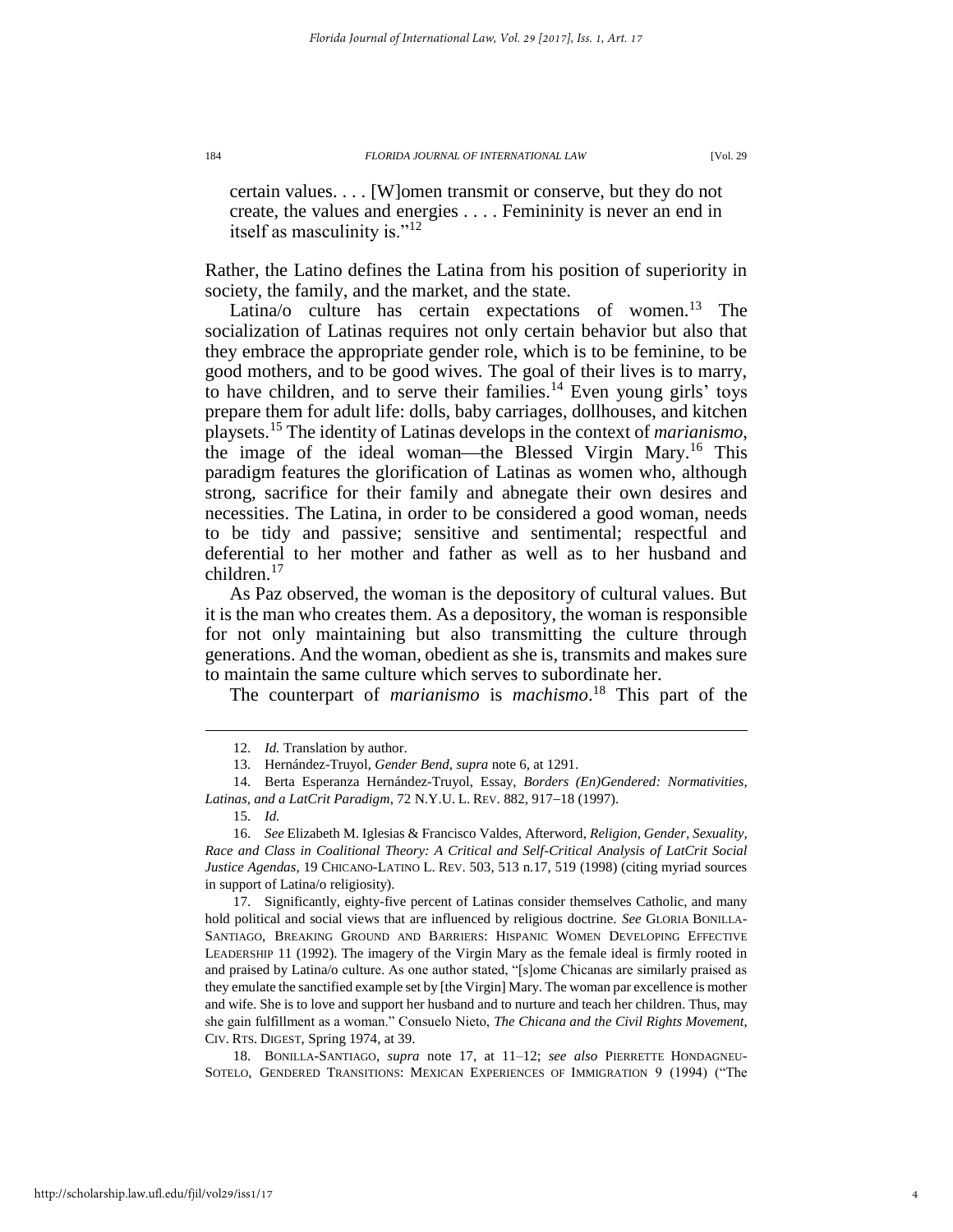formula dictates that the man be intellectual, rational, strong, authoritarian, independent; man must have a domineering personality.<sup>19</sup> He belongs out in the world just as the woman belongs in the home. The Cuban culture of gender reflects these realities of the gender of culture.

<span id="page-5-0"></span>Regarding this essay, there are two additional points of utmost importance. First, Latina/o culture is not exceptional with regard to the rules concerning the transmission of culture. In societies around the world, women are responsible for maintaining and transmitting culture—they are the "carrier[s] of culture."<sup>20</sup> Cultures are maintained through the preservation of their traditions. These traditions not only preserve gender roles, but also persist almost exclusively because of gender roles. "Women's roles become the 'bastion' of tradition" albeit in a very informal way.<sup>21</sup> For example, women in the older generations transfer cultural information to younger generations not only through their own behavior, but also through the expression of their opinions about the appropriate roles of men and women. Through these methods, they delineate what is permitted and not permitted, what constitutes proper conduct or prohibited conduct.<sup>22</sup> Interestingly, women themselves transmit the cultural information that conserves their subordinated position, which limits their opportunities and robs them of their liberty.

This is the model through which mothers convey knowledge about traditional, cultural, and sexual values to their daughters as well as to their sons.<sup>23</sup> Mothers do not, however, have a structural format that is explicitly organized for the transmission of traditional knowledge.<sup>24</sup> On the contrary, in the majority of cultures, messages concerning the condition of women and sexuality are diffused

through half-muttered comments, behaviors, examples, and—powerfully—through silence. Women of older generations

ideological corollary [to *machismo*] for women, . . . *marianismo* . . . is modeled on the Catholic Virgin Madonna, and prescribes dependence, subordination, responsibility for all domestic chores, and selfless devotion to family and children.").

<sup>19.</sup> BONILLA-SANTIAGO, *supra* note [17,](#page-4-0) at 11. Bonilla-Santiago also observes that "many Latin males are expected to show their manhood by behaving in a strong fashion, by demonstrating sexual powers, and by asserting their authority over women." *See also id.* at 11– 12 (noting that both gender role descriptives are socio-cultural phenomena).

<sup>20.</sup> OLIVA M. ESPÍN, WOMEN CROSSING BOUNDARIES: A PSYCHOLOGY OF IMMIGRATION AND TRANSFORMATION OF SEXUALITY 125 (1999) [hereinafter ESPÍN, WOMEN CROSSING] (stating that women are "cultural carriers" (quoting Nira Yuval-Davis, *Fundamentalism, Multiculturalism and Women in Britain*, *in* "RACE," CULTURE AND DIFFERENCE 278, 285 (James Donald & Ali Rattansi eds., 1992))).

<sup>21.</sup> *Id.* at 7.

<sup>22.</sup> *Id.* at 146.

<sup>23.</sup> *Id.* at 145–46 (noting that this phenomenon becomes especially marked with migration experiences).

<sup>24.</sup> *Id.* at 146.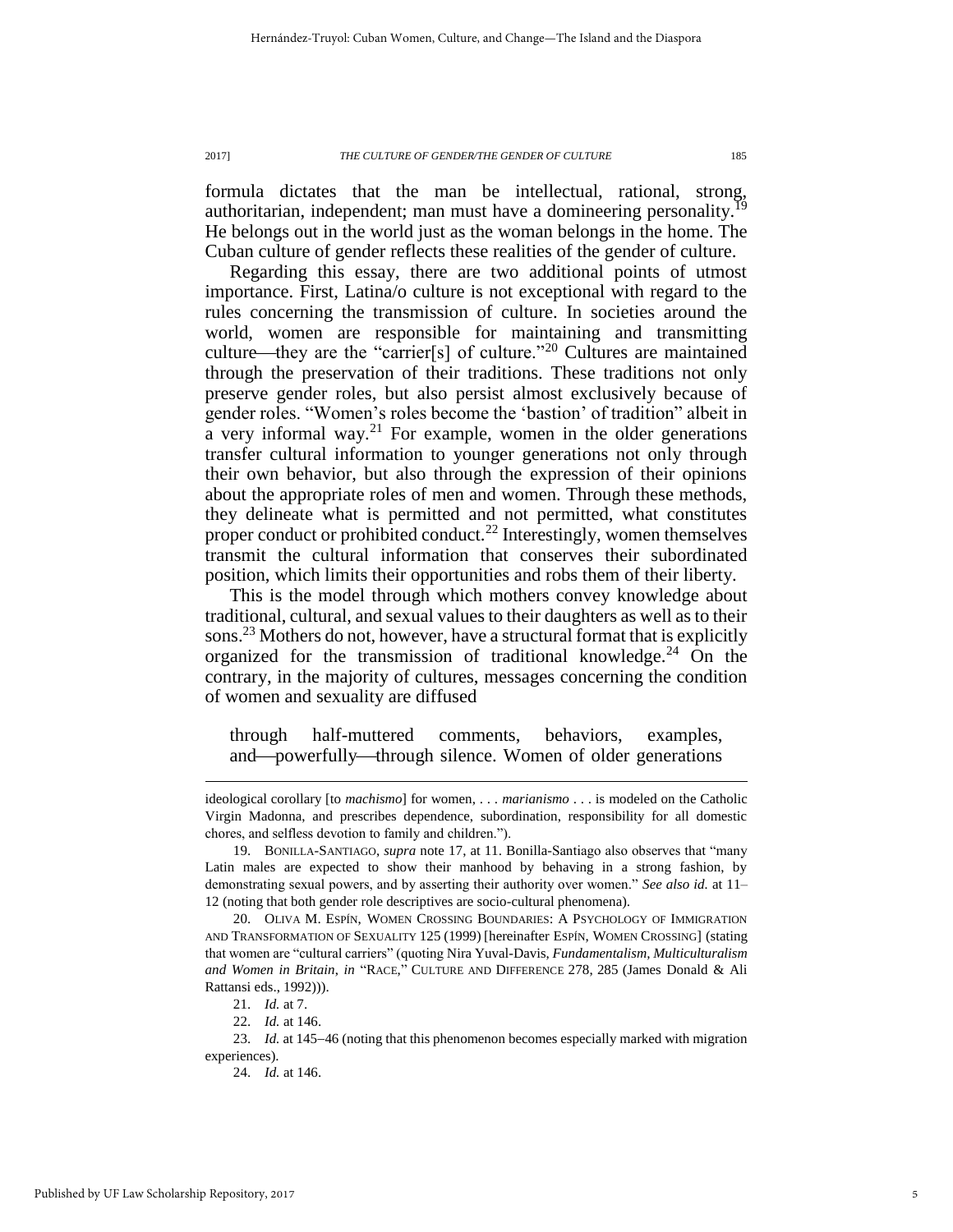pass along values and beliefs about appropriate gender and sexual behavior by what they say about men and other women, and by teaching by example what is allowed or forbidden in the culture. These include ideas about what "good" women should and should not do. $25$ 

As a result, women are essential in the application of patriarchal cultural values, even when those values stress or prejudice women, their identity, or their dignity.<sup>26</sup> Women themselves apply, transmit, and perpetuate the traditions that limit and restrict their opportunities as well as bound their liberty and self-determination.

Second, when people migrate, the same principle of cultural transmission occurs.<sup>27</sup> In a migration, though, one is separated from one's culture of origin, thus preserving and transmitting a culture that is "frozen" at the moment of migration.<sup>28</sup> Any cultural changes at the place of origin do not form part of the transmission in the diaspora. <sup>29</sup>

#### **III. A BRIEF HISTORY OF CUBA**

#### <span id="page-6-0"></span>A. *General*

This essay has focused on Latina/o culture in general and established that Cuba is part of the patriarchal paradigm of Latina/o culture and its perpetuation through women. But this ignores the reality that in the beginning of the history of the island that we now know as Cuba, there was no Latina/o culture. Prior to colonization, the inhabitants of the island were Indians, the indigenous population of the West Indies.<sup>30</sup> The Indo-Cuban population was peaceful and civilized.<sup>31</sup> Their ancestors came from South America and the Indo-Cubans followed their traditional agricultural lifestyle and nutritional practices,<sup>32</sup> had a refined culture, and

<sup>25.</sup> *Id.*

<sup>26.</sup> Hernández-Truyol, *Gender Bend*, *supra* note 6, at 1295.

<sup>27.</sup> *Id.* at 1296.

<sup>28.</sup> ESPÍN, WOMEN CROSSING, *supra* note [20,](#page-5-0) at 7; *see also id.* at 23 (noting "immigrants may become entrenched in traditional social and sex-role norms to defend against strong pressures to acculturate"). Men, because both majority and minority cultures are patriarchal, in effect "fit" in the new country. This could render their transition easier and may result in strengthening their embracing of patriarchal norms.

<sup>29.</sup> *Id.* at 23 (stating that with migration "home culture . . . becomes idealized").

<sup>30.</sup> 1 LA ENCICLOPEDIA DE CUBA 34 (Gastón Baquero & Vicente Báez eds., 2d ed. 1975) [hereinafter ENCICLOPEDIA].

<sup>31.</sup> *Id.* at 19 (noting that Christopher Columbus perceived Indocubanas/os as gentle, timid peoples, who wear no clothes and had no weapons or law).

<sup>32.</sup> *See* S. JAMES ANAYA, INDIGENOUS PEOPLES IN INTERNATIONAL LAW 14–16 (1996) (describing the history of the Ciboney Indians).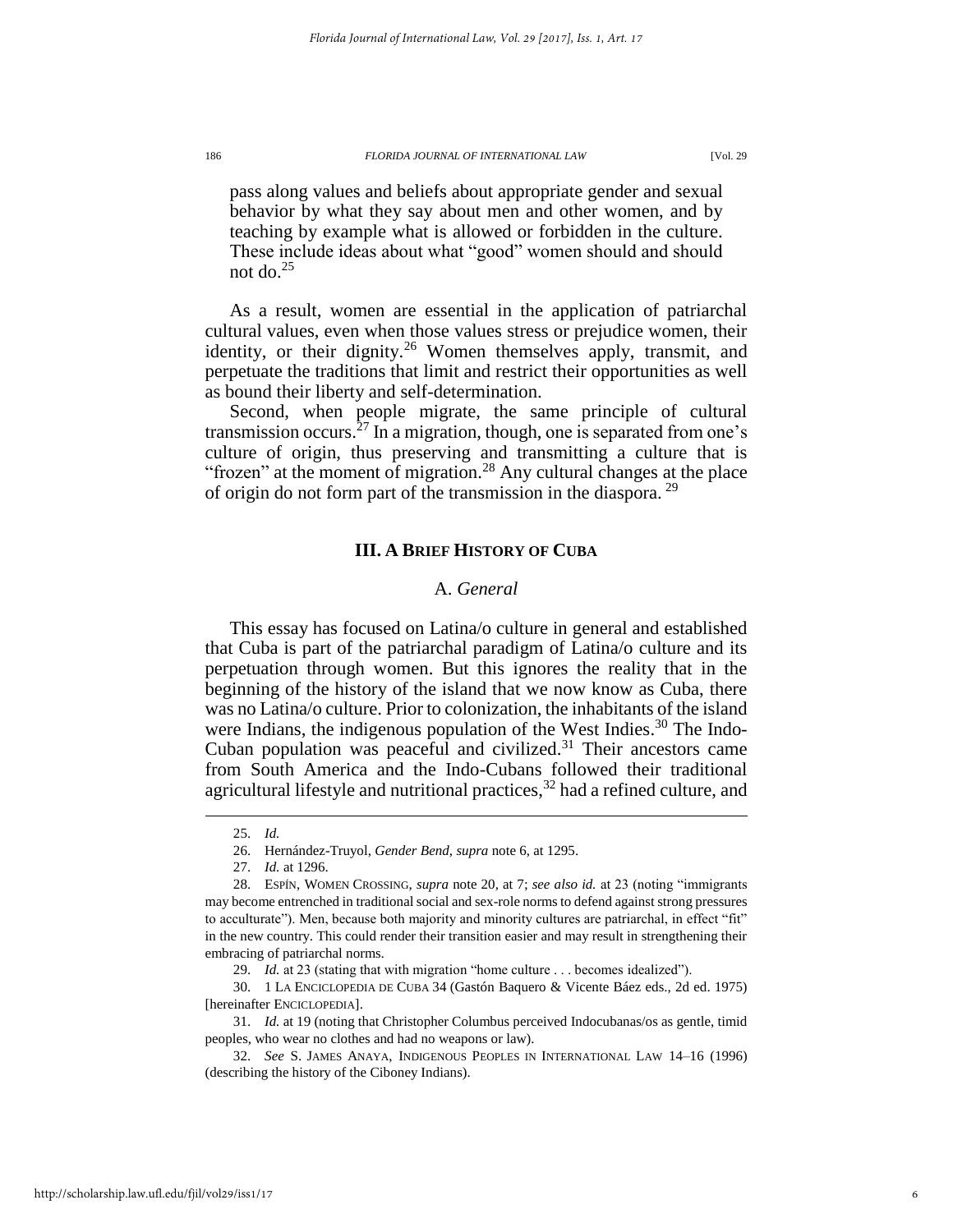made tools for fishing and cultivation.<sup>33</sup> Significantly in the context of this conference, the indigenous people did not operate under the system of patriarchy.<sup>34</sup> On the contrary, they operated without the differentiations of gender that came with colonization.

<span id="page-7-0"></span>This life of tranquility—as well as almost the entire population—was destroyed by colonization.<sup>35</sup> Mere decades after the "discovery" of the island, the Indo-Cuban population had either been annihilated or assimilated.<sup>36</sup> The Spanish distributed the men amongst themselves to work on farms and took possession of the women as servants or concubines.<sup>37</sup> This shocked the Indo-Cuban culture that did not have the same hierarchies or distinctions of gender that the Spanish had.

Fray Bartolomé de las Casas (c. 1484–1566), came to Cuba to address the problems of the indigenous population and was awarded a large number of Indian laborers for his good work.<sup>38</sup> One day he realized the magnitude of the injustices the system inflicted and recognized that no one should exploit the work of indigenous persons. <sup>39</sup> From that moment on, he fought to establish a system of social justice for the Indo-Cuban population.<sup>40</sup> Ironically, to protect the Indo-Cubans, he recommended the introduction of African slaves in 1517. 41

Three centuries of Spanish invasion and colonization resulted in the establishment of a Cuban society in which the Spanish culture, institutions, language, and religion prevailed. One of these institutions was the system of *castas*, or social classes, that categorized people according to social, economic, and educational status or position.<sup>42</sup> It also

<sup>33.</sup> IRVING ROUSE, THE TAINOS: RISE & DECLINE OF THE PEOPLE WHO GREETED COLUMBUS 35 (1993).

<sup>34.</sup> ENCICLOPEDIA, *supra* note [30,](#page-6-0) at 30 (noting that women played important role in society).

<sup>35.</sup> *Id.* at 34 (stating that ill-treatment and enslavement of the indigenous population at the hands of Spaniards resulted in their extinction).

<sup>36. 2</sup> LEVÍ MARRERO, CUBA: ECONOMÍA Y SOCIEDAD 352–53 (1972) (noting the total disappearance of Indocubanas/os after the first decades of Spanish occupation and some documentation of a small number in the latter half of the sixteenth century); LOUIS A. PÉREZ, JR., CUBA: BETWEEN REFORM AND REVOLUTION 30 (1988) ("The number of Indians dwindled from an estimated 112,000 on the eve of the conquest to 19,000 in 1519 to 7,000 in 1531. By the mid-1550s, the Indian population had shrunk to fewer than 3,000.").

<sup>37.</sup> ENCICLOPEDIA, *supra* note [30,](#page-6-0) at 42 (describing the capture and sale of Indians); *id.* at 44 (describing the punishment of Indians who refused to work as slaves and how the Spanish would simply claim women as their own); *id.* at 50 (explaining that serfdom was for gentle Indians and slavery for rebellious ones in early Spanish colonies in Americas); *id.* at 51 (stating that the Spanish justified enslavement of the Indians by pointing to Indian attacks of Spaniards).

<sup>38.</sup> *Id.* at 55.

<sup>39.</sup> *Id.*

<sup>40.</sup> *Id.*

<sup>41.</sup> *Id.* at 57; *see also id.* at 52 (noting that the slavery of Indians predated the slavery of Africans).

<sup>42.</sup> Berta Esperanza Hernández-Truyol, *The LatIndia and* Mestizajes*: Of Cultures,*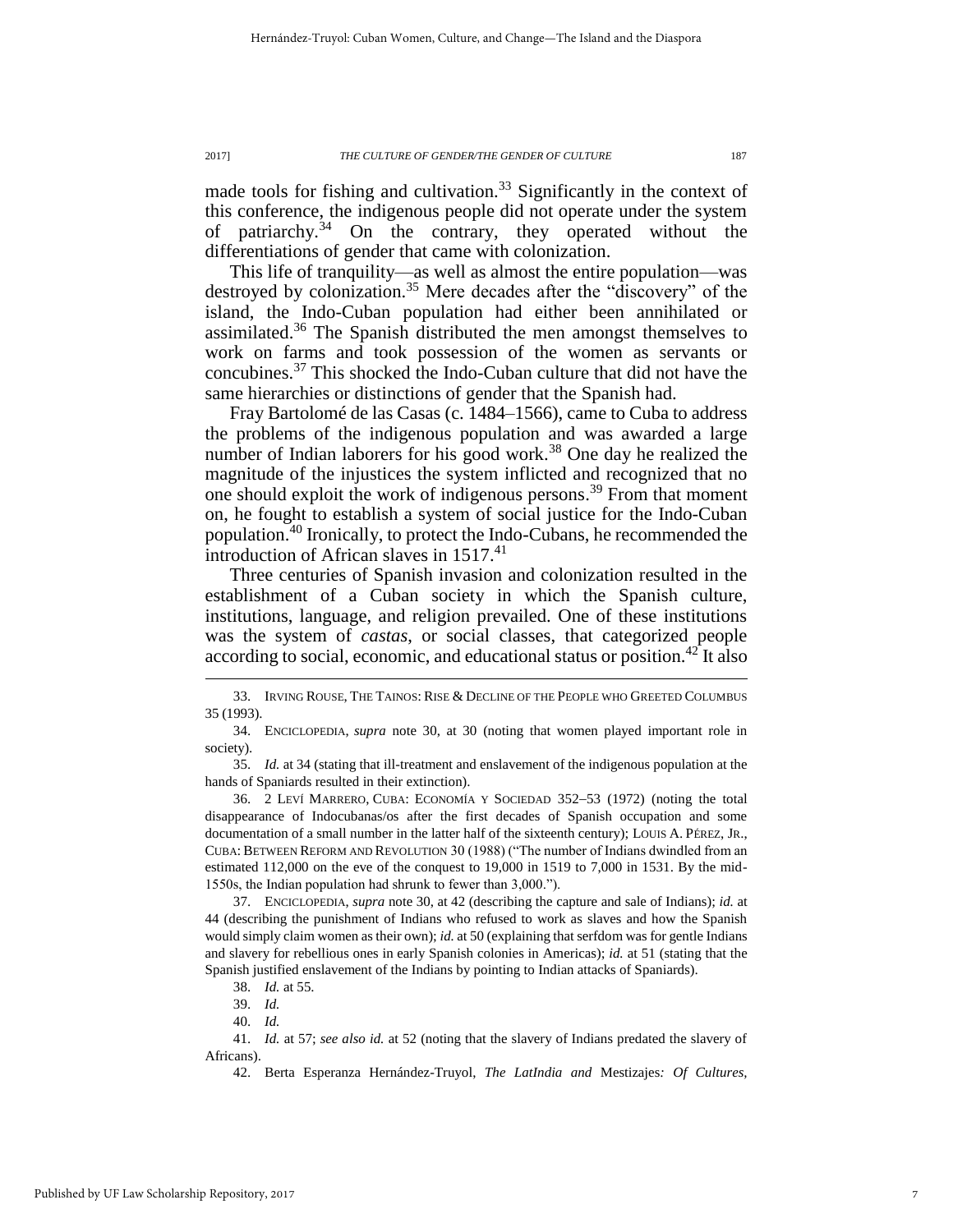categorized them according to race with white persons occupying a higher level in the hierarchy and Indians and black persons occupying a lower level.<sup>43</sup> Along with colonization, the Spaniards also established patriarchy.

Despite this system of social classes, the *criollos*—Spaniards born in Cuba—developed as a mercantile class.<sup>44</sup> They created an economy based on sugar that converted Cuba into a great center of sugar production.<sup>45</sup> The *criollos* competed with the Spanish to govern the island, which pushed the development of a growing sense of Cuban nationalism.<sup>46</sup> Although the Ten Years' War (1868–1878) did not achieve Cuban independence, a second war did obtain it, but only with the intervention of the United States, which then imposed military control.<sup>47</sup> The colonization by the United States changed from a military invasion to an economic and political control that continued in one form or another until the Cuban Revolution of 1933 (led by students of the Federación Estudiantil Universitaria—FEU).<sup>48</sup> Thus Cuba liberated itself from its restrictive situation and continued on until 1959.

#### B. *Cuban Women*

In this brief history, it is imperative to highlight the role of Cuban women. First, before the establishment of patriarchy by the Spanish colonizers, the women of the island were the indigenous women who coexisted with men in an egalitarian society.<sup>49</sup> After colonization and the establishment of patriarchy, women had a Marianist role. But women in Cuba always manage to break the mold.

The first Cuban women to throw off the role established by Spanish society for women were the *mambisas*. <sup>50</sup> They—wives and mothers—left their homes to join the struggle for independence from Spain.<sup>51</sup> Their presence challenged the aforementioned feminine space that required

*Conquests, and LatCritical Feminism, 3 J. GENDER RACE & JUST. 63, 77-78 (1999).* 

<sup>43.</sup> *Id.* at 7879; *see also* PÉREZ, *supra* note [36,](#page-7-0) at 9293.

<sup>44.</sup> PÉREZ, *supra* not[e 36,](#page-7-0) at 92, 9495. Note that *criollos* is sometimes spelled *creoles*.

<sup>45.</sup> *Id.* at 76, 85-89.

<sup>46.</sup> *E.g.*, *id.* at 94–95.

<sup>47.</sup> *Id.* at 121–25, 177–188 (describing the history of the second war).

<sup>48.</sup> *Id.* at 236, 256–64.

<sup>49.</sup> PÉREZ, *supra* not[e 36,](#page-7-0) at 25–32.

<sup>50.</sup> K. LYNN STONER, FROM THE HOUSE TO THE STREETS: THE CUBAN WOMAN'S MOVEMENT FOR LEGAL REFORM, 1898–1940, at 13–19 (1991).

<sup>51.</sup> *Id.* For example, Mariana Grajeles, a *mambisa* and the mother of ten Cuban patriots, fought in the Ten Years War and two subsequent wars for independence. It is legend that upon learning of the battlefield death of her oldest son, she told her youngest son, her only son not at the front, "And you son, stand tall, for the time has come for you to fight for your country." *Id.* at 20 (translation by author).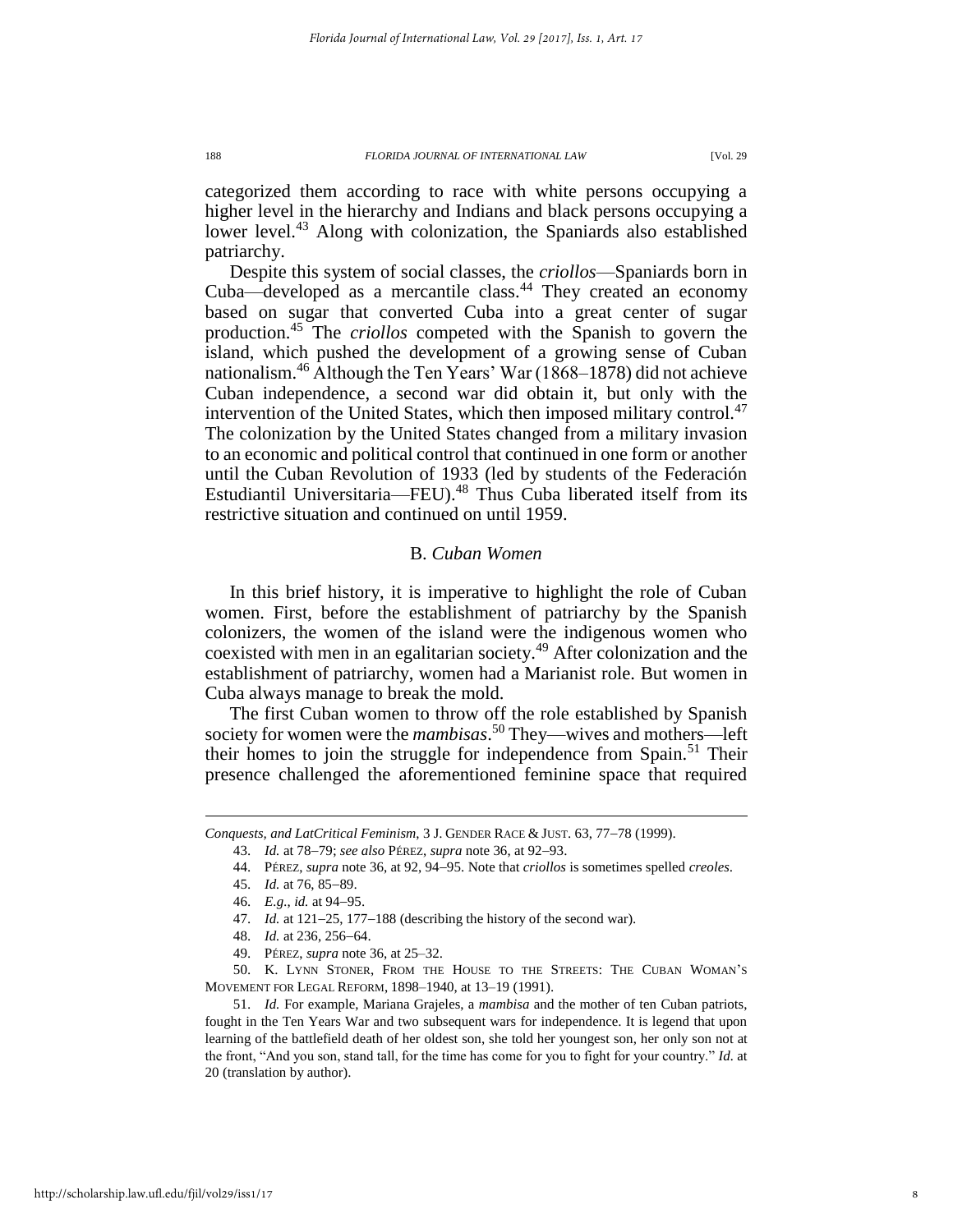submission and weakness. <sup>52</sup> In contrast, the *mambisas* represented strength and leadership. $53$ 

But the *mambisas* also embodied the natural role of the mother. Mariana Grajales, mother of ten soldiers (including Antonio Maceo, a well-known Cuban hero), fought beside her sons in the war and became the archetypal model of the Cuban mother.<sup>54</sup> The image of Grajales as the mother-patriot is emblematic of the sacrifice and strength of Cuban women.<sup>55</sup>

In the twentieth century, Cuban feminists fought to obtain rights, though they did so without focusing on or even desiring the full equality of women.<sup>56</sup> Their cause, called the feminine movement, had many significant victories. For example, they succeeded in adopting laws benefitting women such as the right to property, divorce, and maternity benefits.<sup>57</sup> Many had careers as teachers or professors—professions considered appropriate for women.<sup>58</sup> Even with these successes, the prevailing culture dictated that when they married, their role would be that of wife and mother above and before all else.<sup>59</sup>

It is interesting and instructive to study who were the Cuban women who launched the feminist movement. The Cuban feminists were an interesting group. They belonged to a high social class; the *feministas* were white, educated, and came from wealthy or professional families.<sup>60</sup> Additionally:

- 42% had married;
- 42% had children;
- 60% had worked at some point in their lives;
- 75% had a college degree; and
- 33% had postgraduate degrees.<sup>61</sup>

Strikingly, 100% had at least one female servant, the same female servants explicitly excluded from receiving the benefits of the maternity

 $\overline{a}$ 

58. *Id.* at 35.

<sup>52.</sup> *Id.* at 13.

<sup>53.</sup> *Id.* at 13, 17.

<sup>54.</sup> *Id.* at 20.

<sup>55.</sup> *Id.* at 19, 26-27.

<sup>56.</sup> *Id.* at 59–67.

<sup>57.</sup> *Id.* at 41, 45-53.

<sup>59.</sup> *Id.* at 69–70 (noting that at the second Women's Congress in 1925, "[a] reverence for traditional motherhood girded every debate" and that "the feminists established themselves as the matriarchs of a new state who sought to preserve and protect traditional institutions of the family").

<sup>60.</sup> *Id.* at 78, 79.

<sup>61.</sup> *Id.*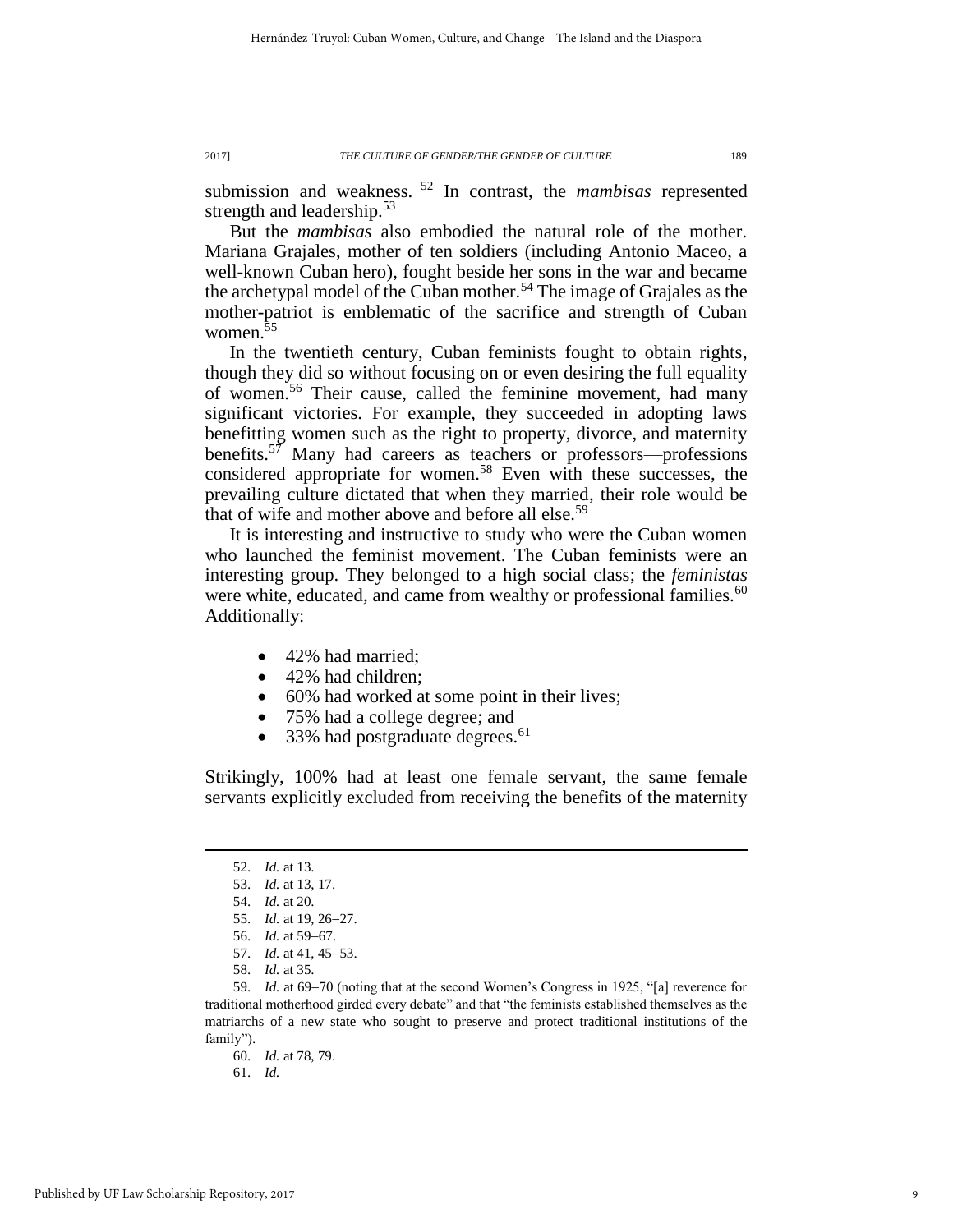law that the feminists had obtained.<sup>62</sup> In short, the laws and legal protections that the feminists fought for frequently did not help the women who needed them most: black women, *mulatas*, and poor white women, who worked not because they wanted to but because they needed to. Thus, marginable women remained marginalized in law and in society. They enjoyed neither the rights nor the benefits arising from these legal advances.

<span id="page-10-0"></span>Even after the changes brought about by the laws granting the rights for which the feminists fought, marginable women continued to work outside the home without receiving any such benefit. These marginable women were among the first to encounter the problem of the double workday:<sup>63</sup> the responsibilities in their own home did not cease just because they also worked outside the house. Ironically, many of them worked as maids for the same feminists who fought so hard for women's rights.<sup>64</sup>

#### **IV. CUBAN WOMEN AFTER 1959**

#### A. *On the Island*

After the revolution, the goal of obtaining women's equality became "a revolution within the revolution."<sup>65</sup> Cuba committed itself to gender equality and the Cuban constitution as well as Cuban laws reflected this  $\rm{goal.}^{66}$ 

Immediately after the revolution, a large movement formed to include women in the labor force.<sup>67</sup> Vilma Espín, the deceased wife of Raúl Castro, helped to realize this goal.<sup>68</sup> One of her best-known successes globally is the Federación de Mujeres Cubanas (FMC), an organization that implements policies and programs to achieve the equality and emancipation of Cuban women in all fields and levels of society.<sup>69</sup>

<sup>62.</sup> *Id.* at 178.

<sup>63.</sup> Ctr. for Democracy in the Americas, *Women's Work: Gender Equality in Cuba and the Role of Women Building Cuba's Future* 3 (2013), https://thecubaneconomy.com/wpcontent/uploads/2013/03/CDA\_Womens\_Work1.pdf [https://perma.cc/Z8TX-T98R] [hereinafter CDA, *Women's Work*].

<sup>64.</sup> *Id.* at 78.

<sup>65.</sup> Fidel Castro, Prime Minister of Cuba, Closing Address at the Fifth FMC National Plenum (Dec. 12, 1966) (transcript available at http://lanic.utexas.edu/project/castro/db/ 1966/19661210.html [https://perma.cc/6KFE-HZLP]).

<sup>66.</sup> CDA, *Women's Work*, *supra* not[e 63,](#page-10-0) at 19-20, 32.

<sup>67.</sup> *Id.* at 22.

<sup>68.</sup> *Id.* at 21, 22.

<sup>69.</sup> *Id.* at 22–23. "The FMC, founded on August 23, 1960, was the first mass organization created by [Fidel Castro's] new government. With Vilma Espín at its helm, in the first few months 17,000 women members, called *federadas*, joined. Named 'the governing body' for policy on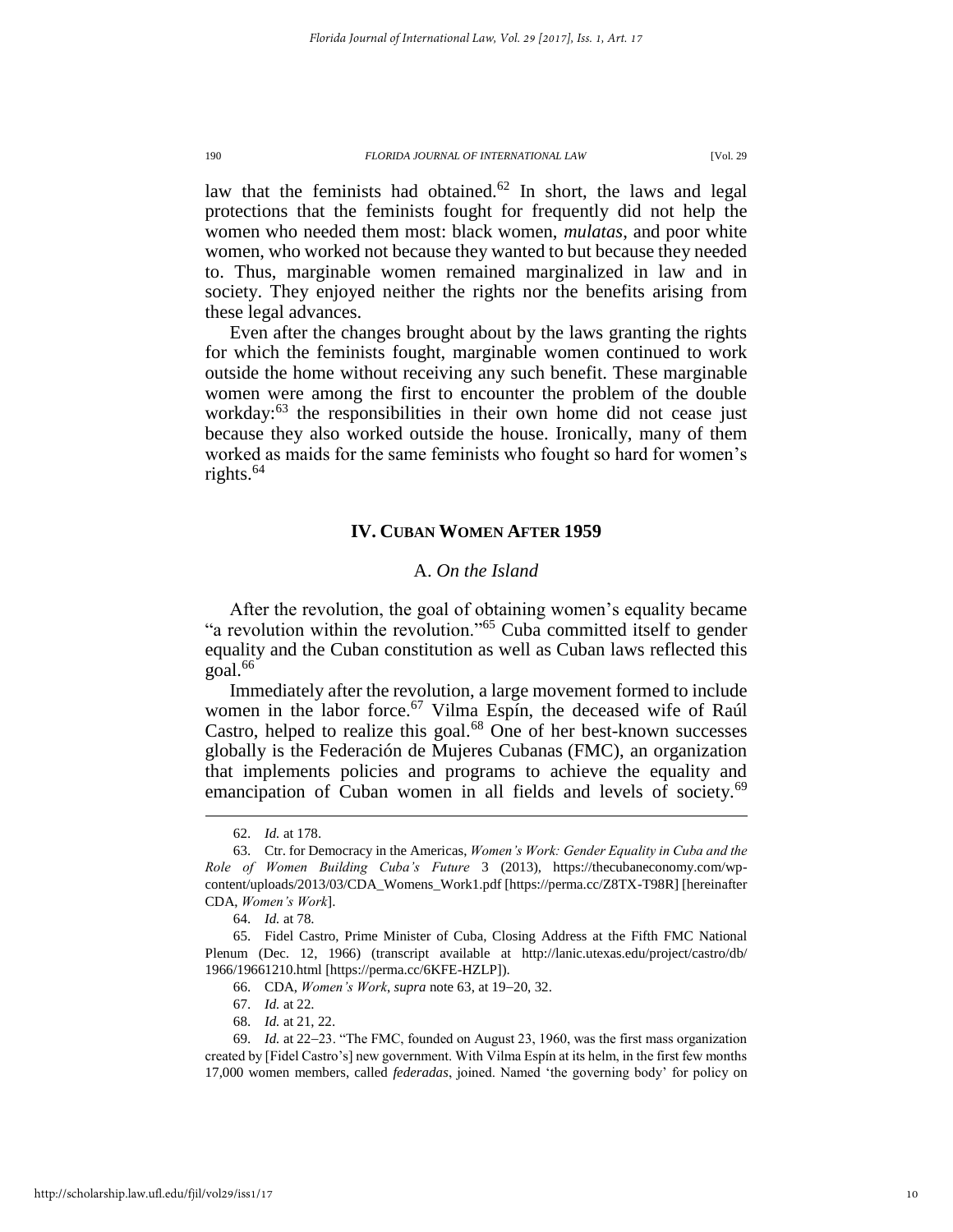Women who previously could not have dreamed of a college education were trained as nurses and doctors, as professors, as factory and pharmaceutical workers, as librarians, as lawyers, and as soldiers of the Republic.<sup>70</sup> After the revolution, no limits exist with respect to the professions or jobs available for women.

What impact has the implementation of this new egalitarian philosophy had in Cuban society? One drastic change occurred in the employment rates. Pre-revolution, in 1953, only 13.7% of women worked outside the house, 70,000 (approximately one quarter) of whom worked as maids.<sup>71</sup> The role of women in the labor force changed after the revolution. The revolution not only had women's equality among its various objectives, but it created, through socialist philosophy, the obligation to participate in the productive sector. As a result, women, much like men, had the patriotic duty to work outside the house.<sup>72</sup> Today, women make up almost  $40\%$  of the workforce.<sup>73</sup> They have jobs in education, health, finance, insurance, joint ventures, etc.—in short, in every field of work.<sup>74</sup>

While there was enormous change in the labor sector, there was also much that had not changed in society at large, including within the labor sector. The prevailing *marianismo*/*machismo* culture explains the areas that resist change. For example, few women work in the agricultural sector, in cooperatives, or in executive positions.<sup>75</sup> One expert explains that "[t]here is a lot of *machismo*, more so in agriculture." <sup>76</sup> Additionally, although almost 40% of Cuban women work, they "earn on average less than half of what men make—not because there is pay discrimination, but rather that men have access to higher paying jobs. $\frac{577}{77}$ 

Despite Cuban women's increasing participation in the productive sector, their obligations attendant to their reproductive role continued: taking care of the home, children, husband, and other family, including one's mother and father or mother-in-law and father-in-law.<sup>78</sup> In this

women in Cuba, the FMC was entrusted to do nothing less than spearhead the realization of women's emancipation." *Id.* at 22 (citations omitted).

<sup>70.</sup> PÉREZ, *supra* not[e 36,](#page-7-0) at 370–72.

<sup>71.</sup> *Id.* at 16. *See also* OXFAM, 50 YEARS LATER: WOMEN AND SOCIAL CHANGE IN CUBA 21 (2010), https://www.oxfam.ca/sites/default/files/imce/women-social-change-cuba.pdf [https:// perma.cc/L7DG-7K7K] (stating that the Cuban women's population in 1953 consisted of 2,132,000 women over the age of ten).

<sup>72.</sup> CDA, *Women's Work*, *supra* not[e 63,](#page-10-0) at 21.

<sup>73.</sup> *Id.* at 41.

<sup>74.</sup> *Id.*

<sup>75.</sup> *Id.* at 42.

<sup>76.</sup> *Id.* (quoting Armando Nova) (original emphasis omitted) (translation by author).

<sup>77.</sup> *Id.* at 45 (citation omitted).

<sup>78.</sup> *Id.* "As Cuba urbanized in the twentieth century, and a stable working class developed in some areas, women were absorbed into the labor force in offices, factories and the booming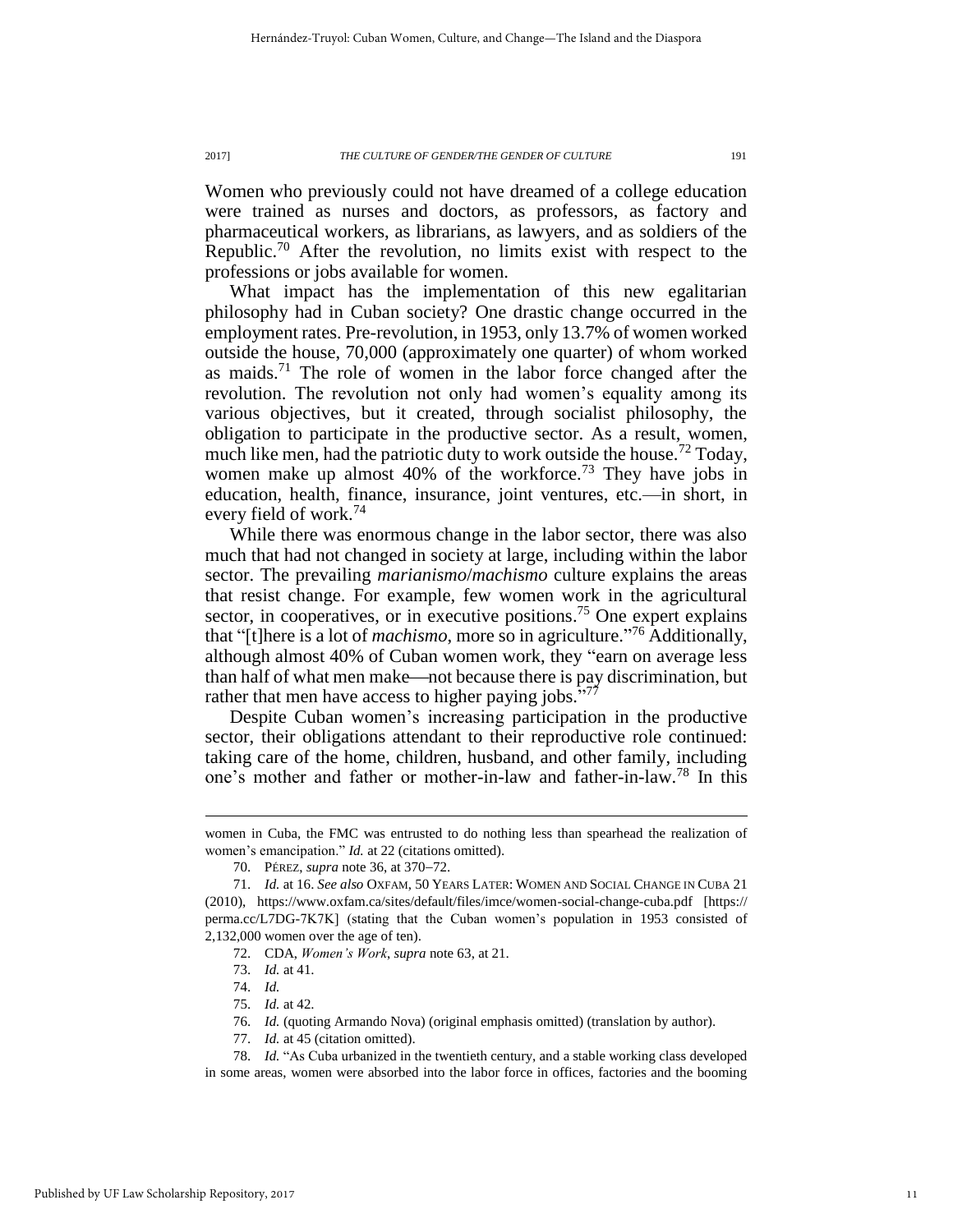sense, like all working women of the twentieth century, the Cuban working woman has a double workday, despite laws establishing equality in the home as well as at work.<sup>79</sup> By one estimate, "Cuban women still spend in excess of thirty-four hours every week doing chores and childrearing, while men contribute just twelve hours" to domestic activities.<sup>80</sup> Interestingly, some black Cuban women speak of having more than one job at once—the double workday—as a tradition, because that has always been their reality.<sup>81</sup>

Even changes to the legal system did little to affect the gendered cultural system. For example, the 2003 amendments to Cuba's Family Code allow a family to decide whether the mother or the father stays home or works. Yet, according to one report only eighteen men opted to remain at home.<sup>82</sup> Those men who opted to stay at home recount narratives of friends mocking them for their decision.<sup>83</sup>

How can one explain these differences within a system that legally has promulgated equality? Culture. Ethnographic studies note that Cuban culture continues to be *machista*. <sup>84</sup> Women may be represented in relatively powerful positions, but women are not empowered.<sup>85</sup> Despite the opening of the labor sector for women and their rise in that sector, women continue—based on culture—to be programmed from infancy to be mothers.

#### B. *In the Diaspora*

This essay has shown that despite the radical political and social changes within which women's equality and the inclusion of women in the productive sector occurred in Cuba, there has been no change in the

 $\overline{a}$ 

84. *Id.* at 51 ("We have to distinguish that access to university studies does not necessarily give us power. What's more, to be in positions that are supposedly positions of power does not necessarily permit the exercise of power." (quoting María Ileana Faguaga)).

85. *Id.* at 40–42 ("Today, women hold 72% of the education and 70% of the health care jobs created by the state. Likewise, they are in the majority in finance and the insurance sector. . . . Although women make up 52.8% of the workforce with a graduate-level education, they hold only 34.4% of executive positions. Women do not show strongly in the non-state sector either, accounting for only 17.2% of cooperative workers." (citation omitted)).

tourist sector. But, while Cuban men had a more privileged position in the labor force, more free time, and fewer social strictures; for women, the burdens of the double-shift continued." *Id.* at 3.

<sup>79.</sup> *Id.* at 4.

<sup>80.</sup> *Id.*

<sup>81.</sup> *Id.* at 52.

<sup>82.</sup> *Id.* at 33.

<sup>83.</sup> *Id.* "My good friend did that—he took care of his children and stayed home while the wife went to work. We were cruel to him, he is our friend but we were teasing him a lot, saying 'I will bring my underwear for you to wash.' Only when the income is much higher than the man, would the man accept. I teased my friend, but I also helped him do the laundry." *Id.* (quoting Interview by Cynthia Curtis with Carlos from Santiago, in Santiago, Cuba (Sept. 9, 2012)).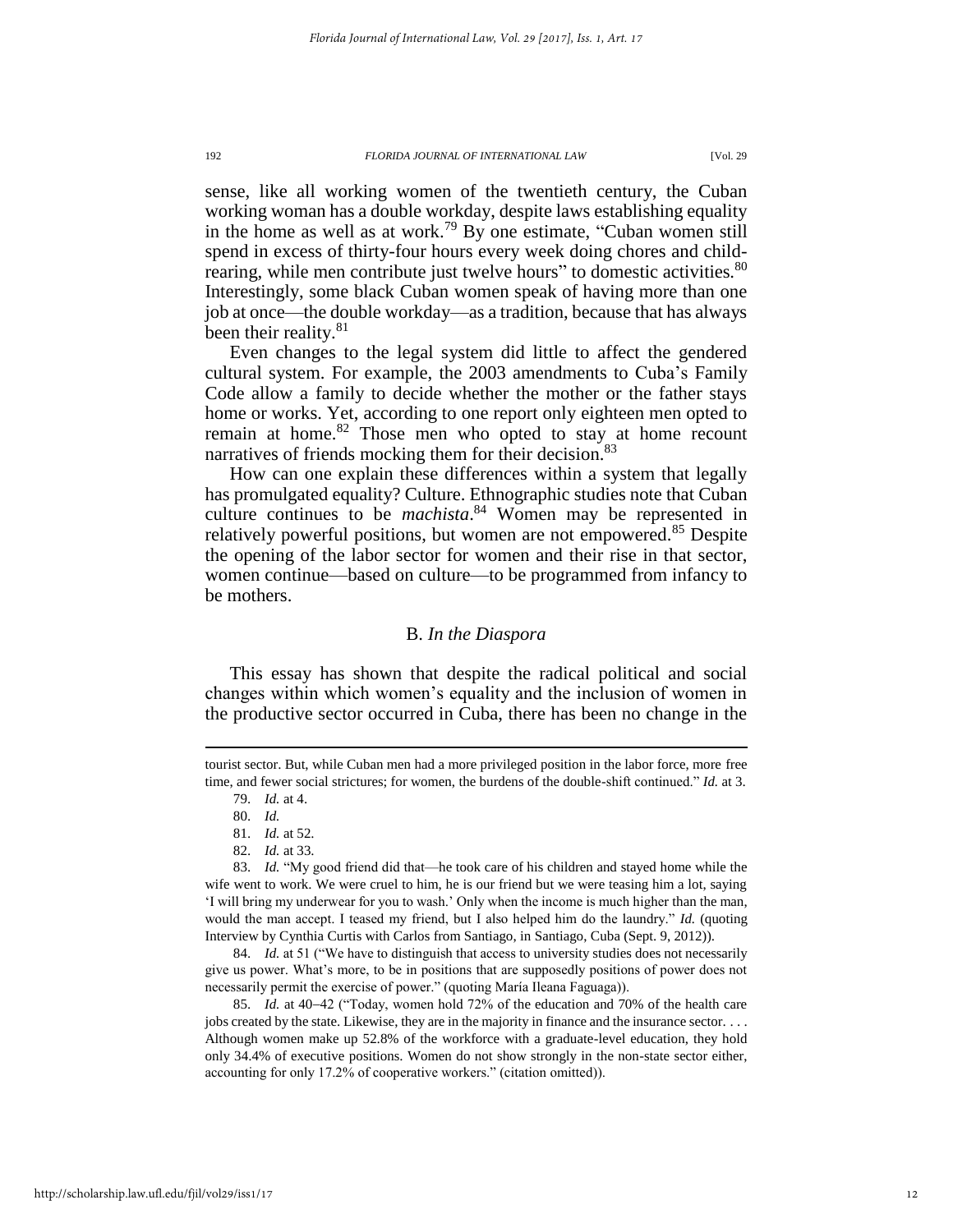gender role of Cuban women on the island. With these findings in mind, it is interesting to conduct a comparative analysis of the role of women in the diaspora. The result of such comparative analysis can be conveyed succinctly: *plus ca change*—the more things change . . .

But it is instructive to first elaborate on the result in the comparison of status between Cuban women on the island and those in the diaspora. As the second part of this essay has discussed, women transmit culture, and transmit it faithfully, even though it causes them hardship, as seen on the island in the case of the double workday.

This essay also addressed how migration further problematizes the situation because it freezes the concept of culture at the moment of departure. Putting these two realities together, women of the Cuban diaspora are charged with transmitting culture and they do so based on the culture that prevailed when they left Cuba. On the island, culture has remained *machista* despite laws implementing the equality of women. Similarly, in the diaspora, the culture exported through migration remained unaffected by the legal changes concerning equality; Cubans retained the same culture of *machismo*.

<span id="page-13-0"></span>The literature distinguishes among three generations of the Cuban diaspora. The first generation are the Exiles, the people who left Cuba between 1960 and 1970.<sup>86</sup> This group, in general, opposed the revolution. They are predominantly white and drawn from the professional class.<sup>87</sup>

The second generation are the Children of the Revolution, whose migration occurred in the mid-to late-1970s and early  $1980s$ .<sup>88</sup> Its members generally agree with the principles of the revolution and the ideal of social equality. Yet they migrated because of a desire for more democracy.<sup>89</sup> Many were party members and, in general, the parents of this generation remain in Cuba and sympathize with the party.<sup>90</sup> The majority of the members of this group are whites whose families benefited from the changes the revolution brought to society and the economy. $91$ 

The third generation are the Migrants.<sup>92</sup> These persons emigrated

<sup>86.</sup> Susan Eckstein & Mette Louise Berg, *Cubans in the United States and Spain: The Diaspora Generational Divide*, DIASPORA: J. TRANSNAT'L STUD., Mar. 1, 2009, at 162-63. See *generally* METTE LOUISE BERG, DIASPORIC GENERATIONS: MEMORY, POLITICS AND NATION AMONG CUBANS IN SPAIN (2011); Mette Louise Berg, *Memory, Politics, and Diaspora: Cubans in Spain*, *in* CUBA: IDEA OF A NATION DISPLACED 15, 15–35 (Andrea O'Reilly Herrera ed., 2007).

<sup>87.</sup> Eckstein & Berg, *supra* not[e 866](#page-13-0), at 165; *see also* Silvia Pedraza-Bailey, *Cuba's Exiles: Portrait of a Refugee Migration*, 19 INT'L MIGRATION REV. 4, 9-10, 23 (1985).

<sup>88.</sup> IRAIDA H. LÓPEZ, IMPOSSIBLE RETURNS: NARRATIVES OF THE CUBAN DIASPORA 42 (2015).

<sup>89.</sup> *Id.*

<sup>90.</sup> BERG, *supra* note [866](#page-13-0), at 98.

<sup>91.</sup> *Id.* at 98–103.

<sup>92.</sup> Eckstein & Berg, *supra* note [866](#page-13-0), at 165.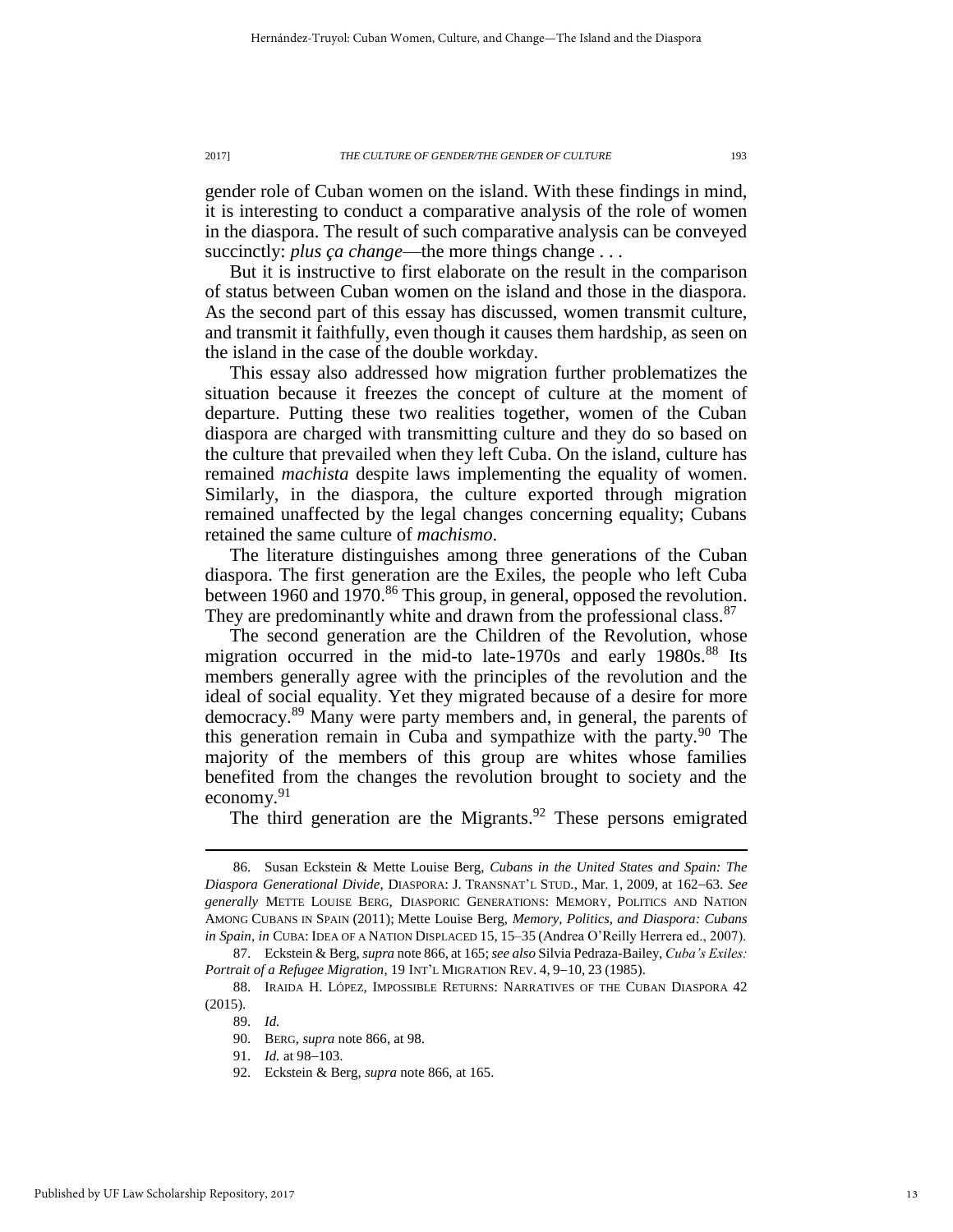during the Special Period of the late 1980s and early 1990s and identify themselves as economic migrants.<sup>93</sup> Many of these migrants are single men with little advanced education, and as a group they are more diverse than the first two in the sense of race and class.  $94$ 

The Cuban diaspora, represented by these three generations, has spread throughout the world. However, the largest concentrations are in the continental United States—in Florida (Miami) and in New Jersey, then in Spain, Venezuela, and Puerto Rico.<sup>95</sup>

Having reviewed the Cuban diaspora, it is appropriate to interrogate what is the status of Cuban women in the diaspora. Articulating the question in proper terms for this essay's theme, one asks: What happened with the culture of gender and the gender of culture? The answer is straightforward and, given the analysis of the diaspora, it is not surprising: the culture of gender and the gender of culture remain unchanged.

Firstly, three of the largest concentrations of the Cuban diaspora live either in the colonizing power—Spain, the country that exported patriarchy to Cuba-or in places that Spain colonized and to which patriarchy was exported—Puerto Rico and Venezuela. Consequently, as one might expect, the culture of *machismo* that existed in Cuba before the revolution not only persists but also has been reinforced.

On the other hand, it is interesting to examine what has occurred in the United States, a place that is not a predominantly Latina/o country and in which *latinidad* is not the predominant culture. In spite of the differences in cultural foundations, the United States, as well as the majority of countries around the world, is a patriarchy, even though it is not in the form of *machismo*. However, the foundation of male privilege does exist in the United States. Two things happen to Cuban women in this context. First, and most constant, they live in the *machista* culture in which they have a double workday, just like Cuban women on the island, as many in the diaspora want to work or have to work. Second, in the United States they are considered a minority group, so they are doubly marginalized because they are both women and an ethnic minority. Last, they find themselves in a system that legally protects against sexism or racism, but that does not recognize the double burden of multidimensionality.

#### **V. CONCLUSION**

In the diaspora, as on the island, *plus ça change*. . . . Culture,

<sup>93.</sup> *Id.*

<sup>94.</sup> *Id.*

<sup>95.</sup> LÓPEZ, *supra* note 88, at 39–40.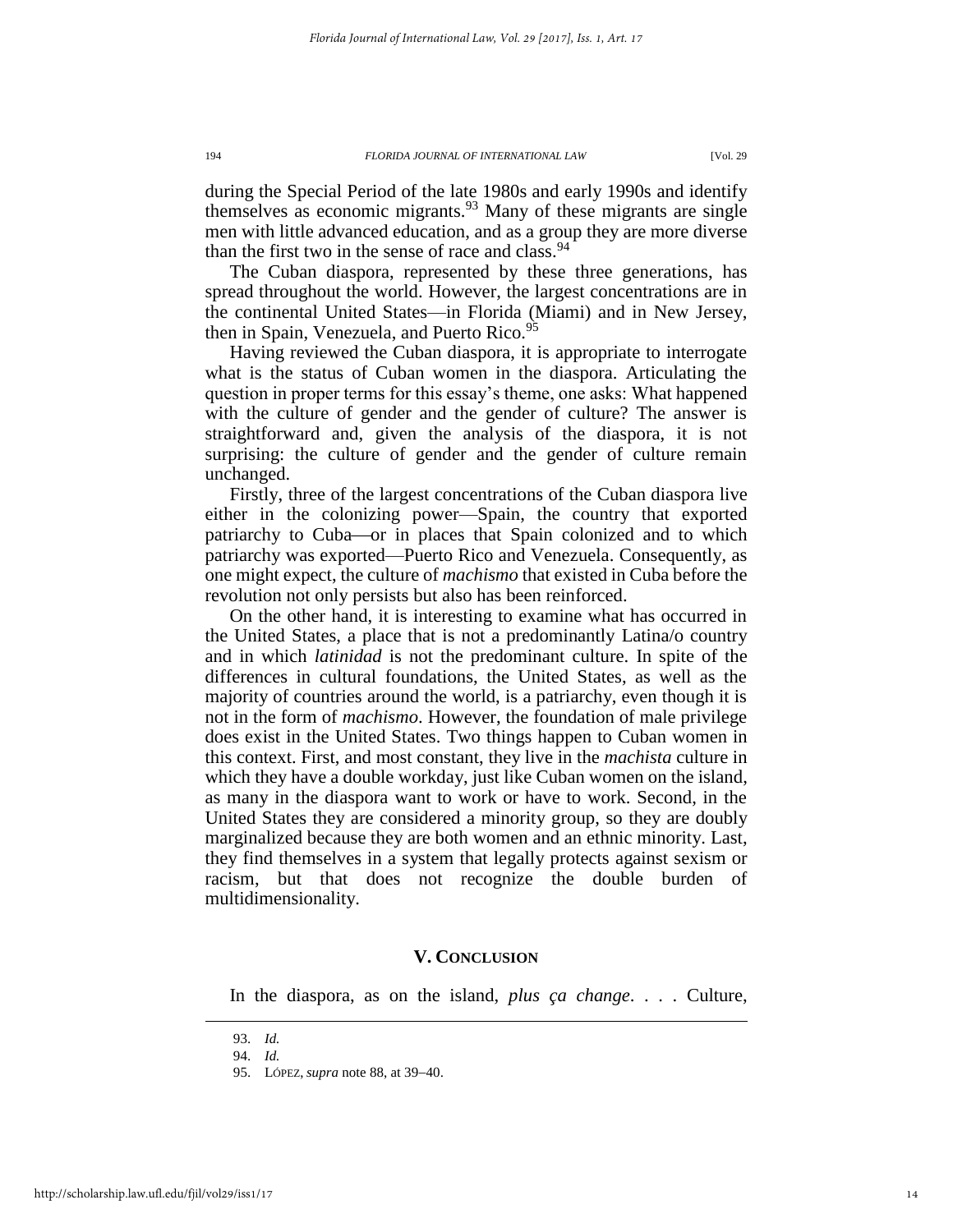notwithstanding the law, dominates in all environments. Law and culture are one image in a mirror—each reflects the other. *Machismo* still dominates the reflection of the Cuban woman and although it does not negate her legal rights, it does greatly affect her life. Although Cuban women work in the productive sector wherever they reside, they continue to have the responsibility for maintaining the home and all that represents. Cuban women on the island as well as in the diaspora are still burdened with the double workday. The culture of gender survives and charges the Cuban woman to not only work in the productive sector but also in the reproductive sector. In the latter role, the Cuban woman, both on the island and in the diaspora, is responsible for maintaining the home and the family and transmitting culture—and transmitting it the family and transmitting culture—and transmitting it faithfully—regardless of the hardship that it causes her.